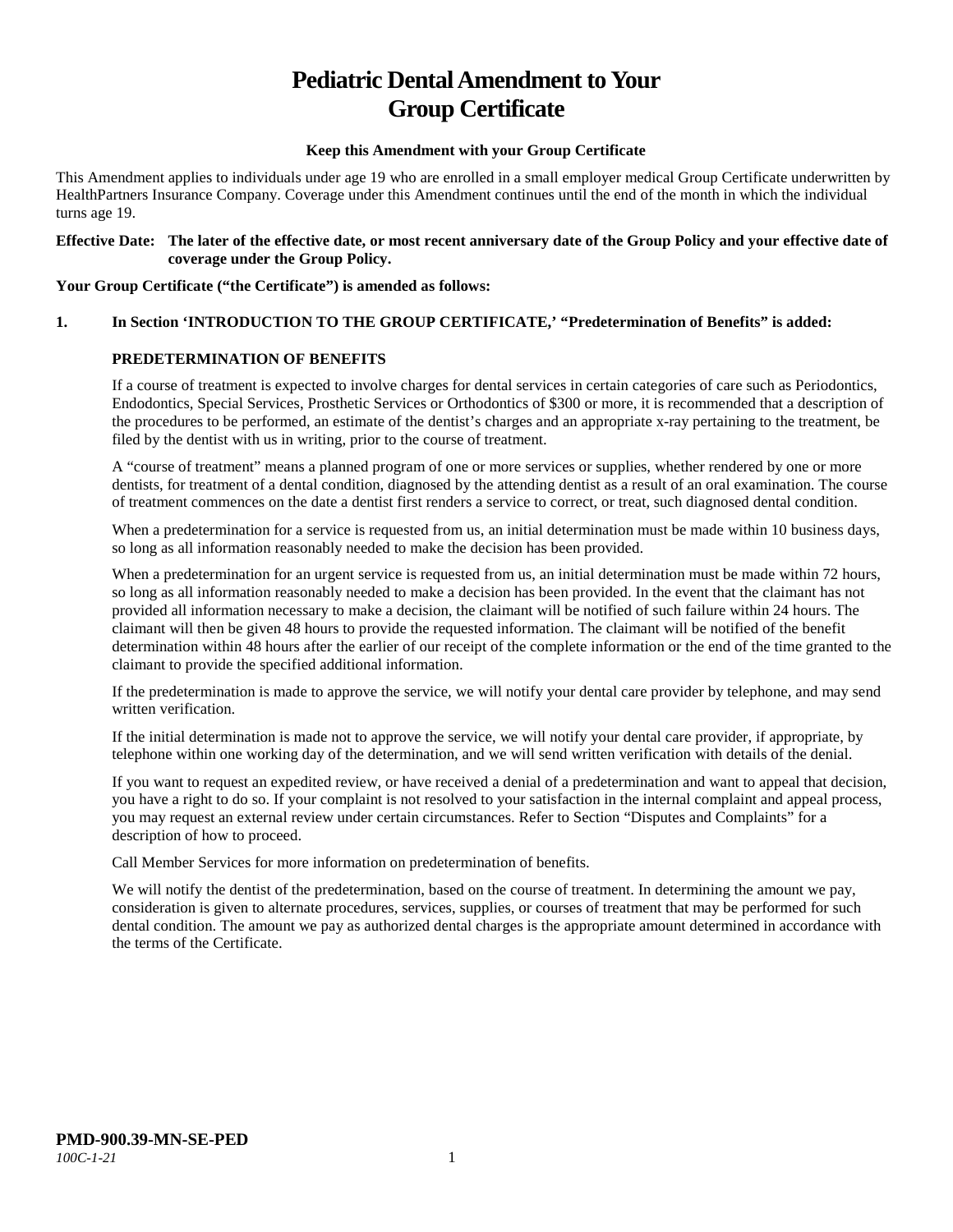If a description of the procedures to be performed, and an estimate of the dentist's charges are not submitted in advance, we reserve the right to make a determination of benefits payable, taking into account alternate procedures, services, supplies or courses of treatment, based on accepted standards of dental practice.

Predetermination for services to be performed is limited to services performed within 90 days from the date such course of treatment was approved by us. Additional services required after 90 days may be submitted in writing, as a new course of treatment, and approved on the same basis as the prior plan.

#### **2. In Section 'DEFINITIONS OF TERMS USED,' the following definitions are added:**

**Clinically Accepted Dental Services.** These are techniques or services, accepted for general use, based on risk/benefit implications (evidence based). Some clinically accepted techniques are approved only for limited use, under specific circumstances.

**Consultations**. These are diagnostic services provided by a dentist or dental specialist other than the practitioner who is providing treatment.

**Cosmetic Care.** These are dental services to improve appearance, without treatment of a related illness or injury.

**Customary Restorative Materials.** These are amalgam (silver fillings), glass ionomer and intraorally cured acrylic resin and resin-based composite materials (white fillings).

**Date of Service.** This is generally the date the dental service is performed. For prosthetic, or other special restorative procedures, the date of service is the date impressions were made for final working models. For endodontic procedures, date of service is the date on which the root canal was first entered for the purpose of canal preparation.

**Dentally Necessary.** This is care which is limited to diagnostic examination, treatment, and the use of dental equipment and appliances and which is required to prevent deterioration of dental health, or to restore dental function. The insured's general health condition must permit the necessary procedure(s). Decisions about dental necessity are made by HealthPartners Insurance Company's dental directors or their designees.

**Dentist.** This is a professionally degreed doctor of dental surgery or dental medicine who lawfully performs a dental service in strict accordance with governmental licensing privileges and limitations.

**Elective Procedures.** These are procedures which are available to patients but which are not dentally necessary.

**Emergency Dental Care.** These are services for an acute dental condition that would lead a prudent layperson to reasonably expect that the absence of immediate care would result in serious impairment to the dentition or would place the person's oral health in serious jeopardy.

**Endodontics.** This is the treatment of diseases of the dental pulp. Endodontics includes root canal therapy, pulp capping procedures, apexification and periapical procedures associated with root canal treatment.

**Medically Necessary Orthodontic Services.** These are comprehensive medically necessary services covered for pediatric dental insureds who have a severe handicapping malocclusion related to a medical condition resulting from congenital, craniofacial or dentofacial malformations involving the teeth and requiring reconstructive surgical correction in addition to orthodontic services.

**Oral Surgery.** This is routine surgery involving teeth or alveolar bone, including extraction and alveolectomy. Oral surgery may include other oral treatment and surgery, if a dentist considers it dentally necessary. Oral surgery does not include orthodontia, orthognathic surgery, and placement of dental implants or surgical care that is necessary because of a medical condition.

**Orthodontics.** This is medically necessary dental care for the correction of severe handicapping malocclusion of teeth using appliances and techniques that alter the position of teeth in the jaws.

**Orthognathic Surgery.** This is oral surgery to alter the position of the jaw bones.

**Periodontics.** This is non-surgical and surgical treatment of diseases of the gingiva (gums) and bone supporting the teeth.

**Prosthetic Services.** These are services to replace missing teeth; including the prescribing, repair, construction, replacement and fitting of fixed bridges and full or partial removable dentures.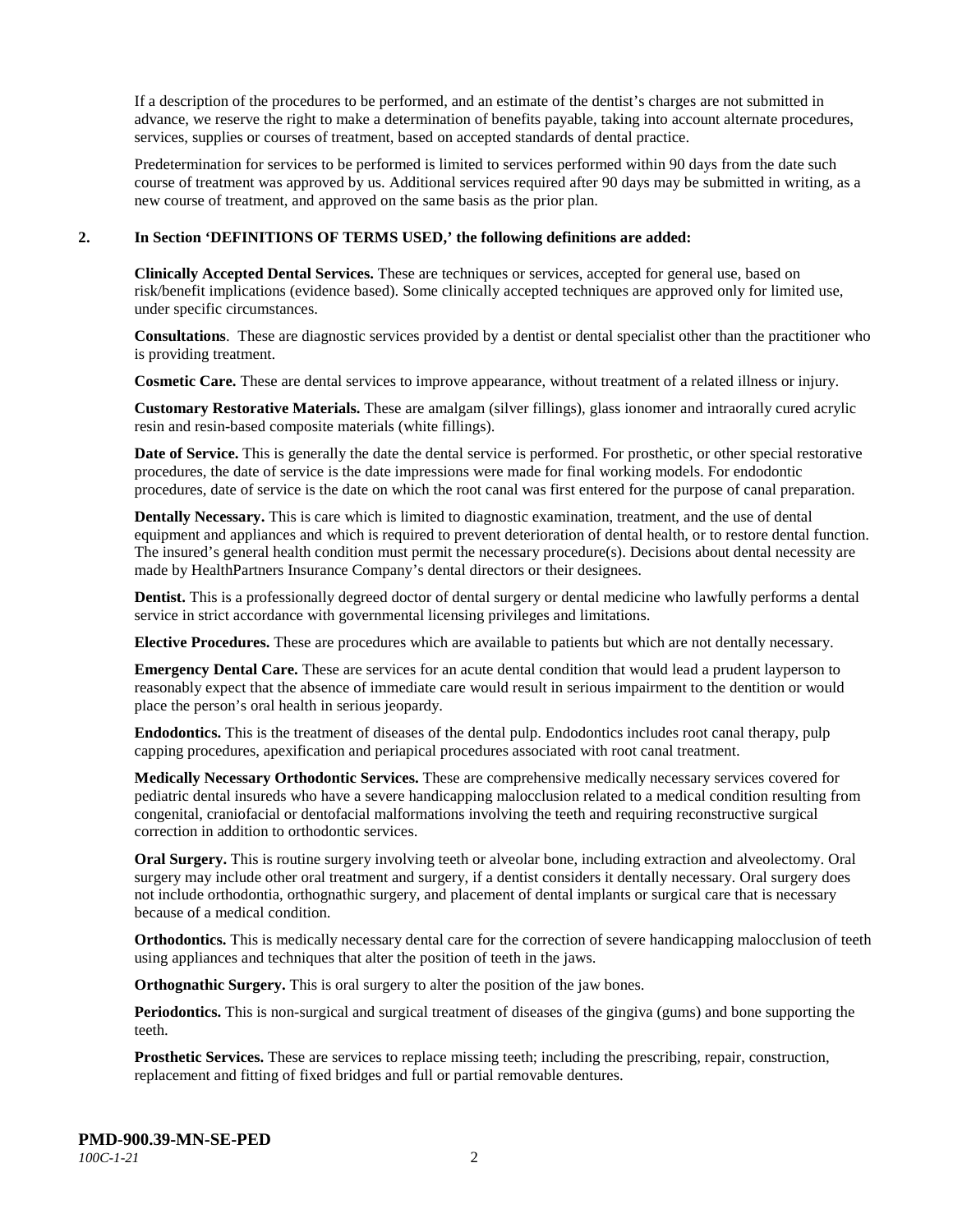## **3. The following are added to Section "SERVICES NOT COVERED," and apply only to Pediatric Dental benefits:**

- Treatment, procedures or services which are not dentally necessary and/or which are primarily educational in nature or for the vocation, comfort, convenience, appearance or recreation of the insured.
- The treatment of conditions which foreseeable result from excluded services.
- For Network Benefits, treatment, procedures or services which are not provided by a network dentist or other authorized provider or are not authorized by us.
- Dental services or supplies which are performed primarily for cosmetic purposes or for the purpose of improving the appearance of your teeth. This includes tooth whitening, tooth bonding and veneers that cover the teeth. This exclusion does not apply to services for reconstructive surgery. However, to the extent that these reconstructive surgery services are paid as medical services under the Certificate, they are not covered as Pediatric Dental services.
- Hospitalization or other facility charges.
- Local anesthesia or use of electronic analgesia billed as a separate procedure is not covered. Inhaled nitrous oxide is not covered. General anesthesia and intravenous sedation are not covered except as indicated in this Amendment.
- Orthodontic services, except as provided in this Amendment.
- Orthognathic surgery (surgery to reposition the jaws).
- Services which are elective, investigative, experimental or not otherwise clinically accepted.
- Procedures, appliances or restorations that are necessary to alter, restore or maintain occlusion, including but not limited to: increasing vertical dimension, replacing or stabilizing tooth structure lost by attrition (including chipping or fractures), or erosion or realigning teeth, except as covered orthodontic services provided in this Amendment. Mandibular orthopedic appliances and bite planes are also not covered.
- Procedures, appliances (other than occlusal guards, as indicated in this Amendment) or restorations for the prevention of bruxism (grinding of teeth) or clenching.
- Services for the following items:
	- o replacement of any missing, lost or stolen dental or implant-supported prosthesis. replacement or repair of orthodontic appliances.
	- o replacement of orthodontic appliances due to non-compliance.
- Services related to a prosthetic or special restorative appliance which was installed or delivered more than 60 days after termination of coverage.
- Diagnostic testing that is performed and billed as a separate procedure such as collection of microorganisms for culture, viral cultures, genetic testing for susceptibility or oral disease and caries susceptibility tests. This includes all oral pathology and laboratory testing charges.
- For non-network coverage, dental services related to the replacement of any teeth missing prior to the insured's effective date under this Amendment.
- Dental services, supplies and devices not expressly covered as a benefit under this Amendment.
- Prescription drugs and medications prescribed by a dentist. This includes gingival irrigation.
- Services provided to the insured which the insured is not required to pay.
- The portion of a billed charge for an otherwise covered service by a non-network provider, which is in excess of our maximum amount allowed. We also do not cover charges or a portion of a charge which is either a duplicate charge for a service or charges for a duplicate service.
- Services for injury or illness either (a) arising out of an injury in the course of employment and subject to workers' compensation or similar law; or (b) for which benefits are payable without regard to fault, under coverage statutorily required to be contained in any motor vehicle or other liability insurance policy or equivalent self-insurance; or (c) for which benefits are payable under another policy of accident and health insurance, Medicare or any other governmental program.
- Except where expressly addressed in this Amendment, when multiple, acceptable treatment options exist related to a specific dental problem, we will provide benefits based upon the least costly alternative treatment. This includes inlay restorations paid as corresponding amalgam restorations.
- Services covered under the patient's medical plan, except to the extent not covered under the patient's medical plan.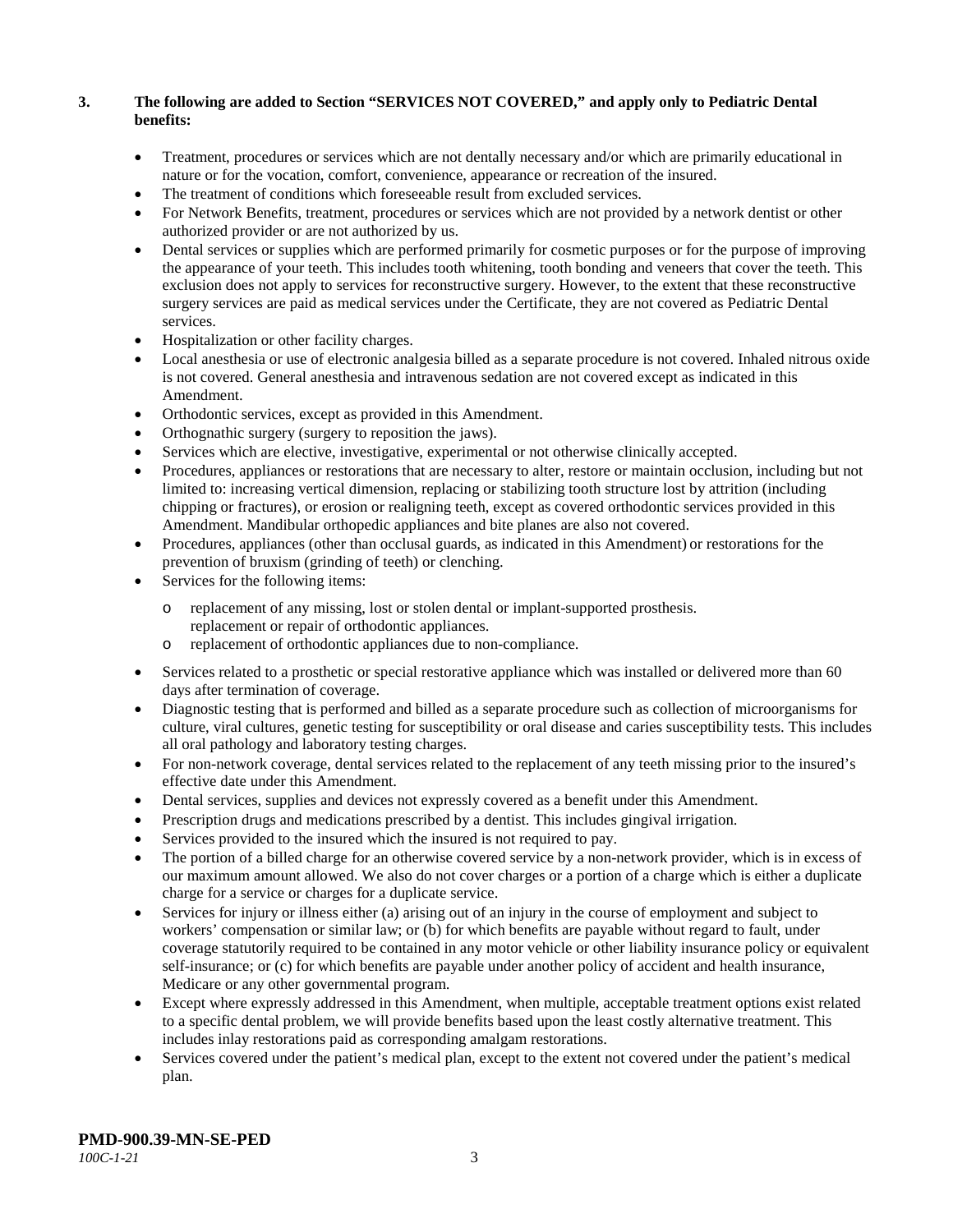- Additional charges for office visits that occur after regularly scheduled hours, missed appointments or appointments cancelled on short notice.
- Onlays, veneers or partial crowns fabricated from extraorally cured composite resin or porcelain.
- Periodontal splinting.
- Athletic mouthguards.
- Charges for infection control, sterilization and waste disposal.
- Charges for sales tax.
- Treatment, procedures, or services or drugs which are provided when you are not covered under this Amendment.
- Cone beam CT capture and interpretation.
- Harvest of bone for use in autogenous grafting procedure.
- Charges for maxillofacial prosthetics.
- Charges for case presentations for treatment planning or behavioral management.
- Charges for enamel microabrasion, odontoplasty and pulpal regeneration.
- Charges for surgical procedures for isolation of a tooth with a rubber dam.
- Non-intravenous conscious sedation and drugs to treat anxiety or pain.
- Charges for endodontic endosseous implants.
- Charges for intentional reimplantation (including necessary splinting).
- Charges for canal preparation and fitting of preformed dowel or post.
- Charges for temporary crowns for fractured teeth.
- Charges for interim or custom abutments for implants.
- Charges for rebonding, recementing and repair of fixed retainers.
- Charges for surgical placement of a temporary anchorage device.
- Charges for autogenous or nonautogenous osseous, osteoperiosteal or cartilage graft of the mandible or maxilla.
- Charges for anatomical crown exposure.
- Interim prostheses.
- Connector bars, stress breakers and precision attachments.
- Provisional pontics, crowns and retainer crowns.
- Copings.
- Oral hygiene instruction.
- Removal of fixed space maintainers.
- Hospital, home and extended care facility visits by dental providers.
- Gold foil restorations.
- Treatment for correction of malocclusion of teeth and associated dental and facial disharmonies, and posttreatment retainers, when treatment is not medically necessary.
- Maxillofacial MRI, maxillofacial ultrasound and sialoendoscopy capture and interpretation.
- Post processing of image or image sets.
- Caries risk assessment and documentation.
- Charges for unspecified procedures.
- Charges for the placement of a restorative foundation for an indirect restoration.
- Charges for periradicular services and bone grafts or other material used in conjunction with periradicular surgery.
- Non-dental administrative fees and charges including, but not limited to dental record preparation, and interest charges.
- Services related to the diagnosis and treatment of Temporomandibular Joint Dysfunction (TMD).

## **4. The Benefits Chart is expanded to include the following:**

## **Pediatric Dental Benefits Chart**

**The Certificate covers Preventive and Diagnostic Services, Basic, Special, Prosthetic and medically necessary Orthodontia Services only, for insureds under age 19.**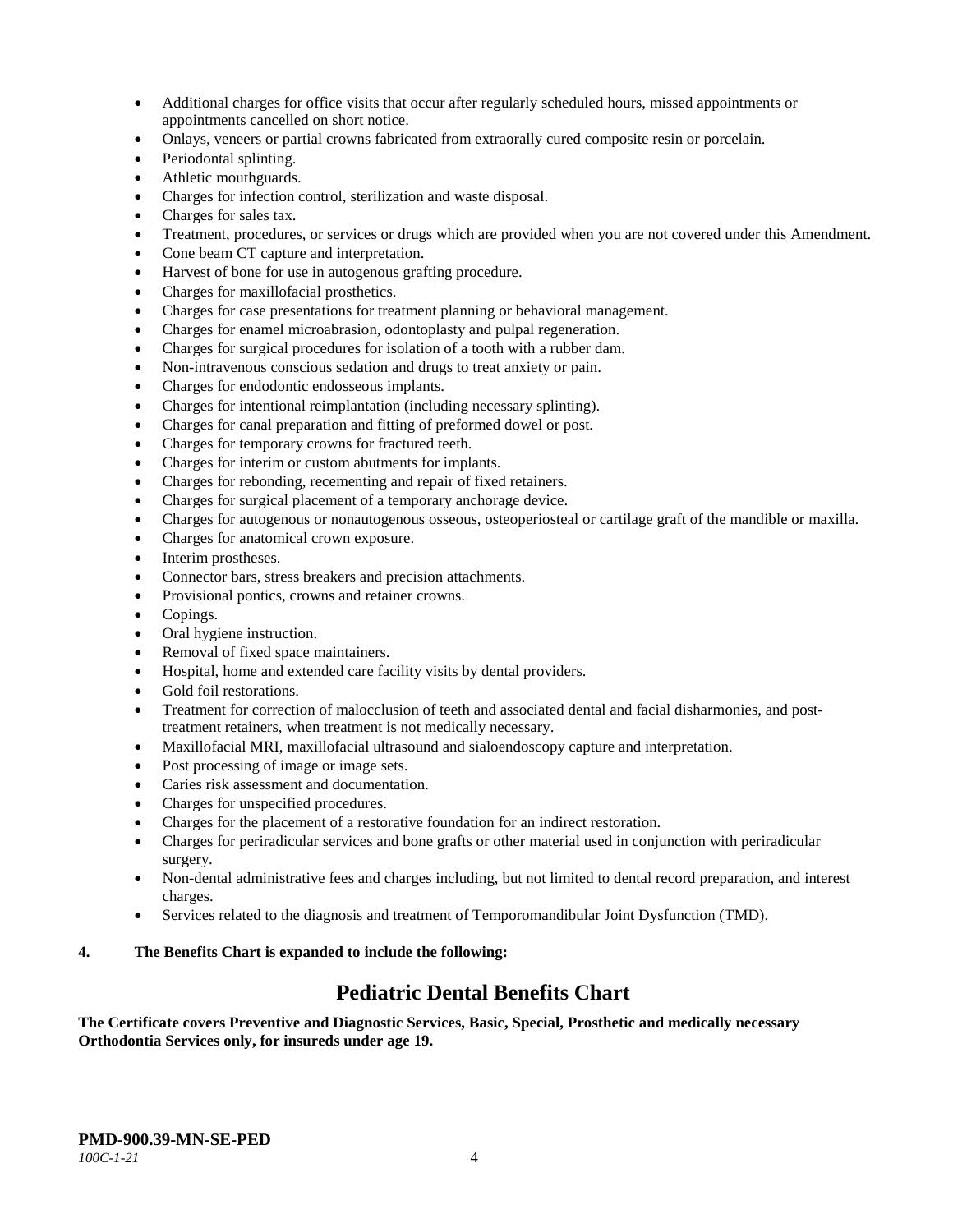**HealthPartners Insurance Company agrees to cover the dental services described below. This Benefits Chart describes the level of payment that applies for each of the covered services. To be covered, dental services or items described below must be medically or dentally necessary. The date of service must be while you are enrolled in the plan.**

**Coverage for eligible services is subject to the exclusions, limitations and other conditions of this Amendment.**

**This dental plan allows you to choose, at any time, dentists within the dental network (Network Benefits), or dentists outside of the network (Non-Network Benefits).**

**The amount that we pay for covered services is listed below. The insured is responsible for the specified dollar amount and/or percentage of charges that we do not pay. Coverage may vary according to your network selection.**

**Benefits are underwritten by HealthPartners Insurance Company.**

**When you use Non-Network providers, benefits are substantially reduced and you will likely incur significantly higher out-of-pocket expenses. A Non-Network provider does not usually have an agreement with HealthPartners Insurance Company to provide services at a discounted fee. In addition, Non-Network Benefits are restricted to the usual and customary amount under the definition of "Charge". The usual and customary amount can be significantly lower than a Non-Network provider's billed charges. If the Non-Network provider's billed charges are over the usual and customary amount, you pay the difference, in addition to any required deductible, copayment and/or coinsurance, and these charges do not apply to the out-of-pocket limit.**

**This plan is subject to plan and benefit changes required to maintain compliance with federal and state law. This includes, but is not limited to, benefit changes required to maintain a certain actuarial value or metal level. We may also change your deductible, coinsurance and out-of-pocket limit values on an annual basis to reflect cost of living increases.**

**These definitions apply to this Amendment.**

| <b>Calendar Year:</b> | This is the 12-month period beginning 12:01 A.M. Central Time, on January 1, and<br>ending 12:00 A.M. Central Time of the next following December 31.                                                                                                                                                                                                                                                                                                                                                                                                                                                                                  |
|-----------------------|----------------------------------------------------------------------------------------------------------------------------------------------------------------------------------------------------------------------------------------------------------------------------------------------------------------------------------------------------------------------------------------------------------------------------------------------------------------------------------------------------------------------------------------------------------------------------------------------------------------------------------------|
| <b>Charge:</b>        | For covered services delivered by participating network providers, this is the<br>provider's discounted charge for a given dental/surgical service, procedure or item,<br>which network providers have agreed to accept as payment in full.                                                                                                                                                                                                                                                                                                                                                                                            |
|                       | For covered services delivered by non-network providers, this is the provider's charge<br>for a given dental/surgical service, procedure or item, up to our maximum amount<br>allowed for that service, procedure or item.                                                                                                                                                                                                                                                                                                                                                                                                             |
|                       | Our maximum amount allowed is based on the usual and customary charge for a given<br>dental/surgical service, procedure or item. It is consistent with the charge of other<br>providers of a given service or item in the same region. You must pay for any charges<br>above the maximum amount allowed, and they do not apply to the out-of-pocket limit.                                                                                                                                                                                                                                                                             |
|                       | To be covered, a charge must be incurred on or after the insured's effective date and<br>on or before the termination date. For participating network provider charges, the<br>amount of the copayment or coinsurance, or the amount applied to the deductible, is<br>based on the agreed fee applicable to the network provider, or a reasonable estimate of<br>the cost according to a fee schedule equivalent. For non-network provider charges, the<br>amount considered as a copayment or coinsurance, or the amount applied to the<br>deductible, is based on the lesser of the billed charge and our maximum amount<br>allowed. |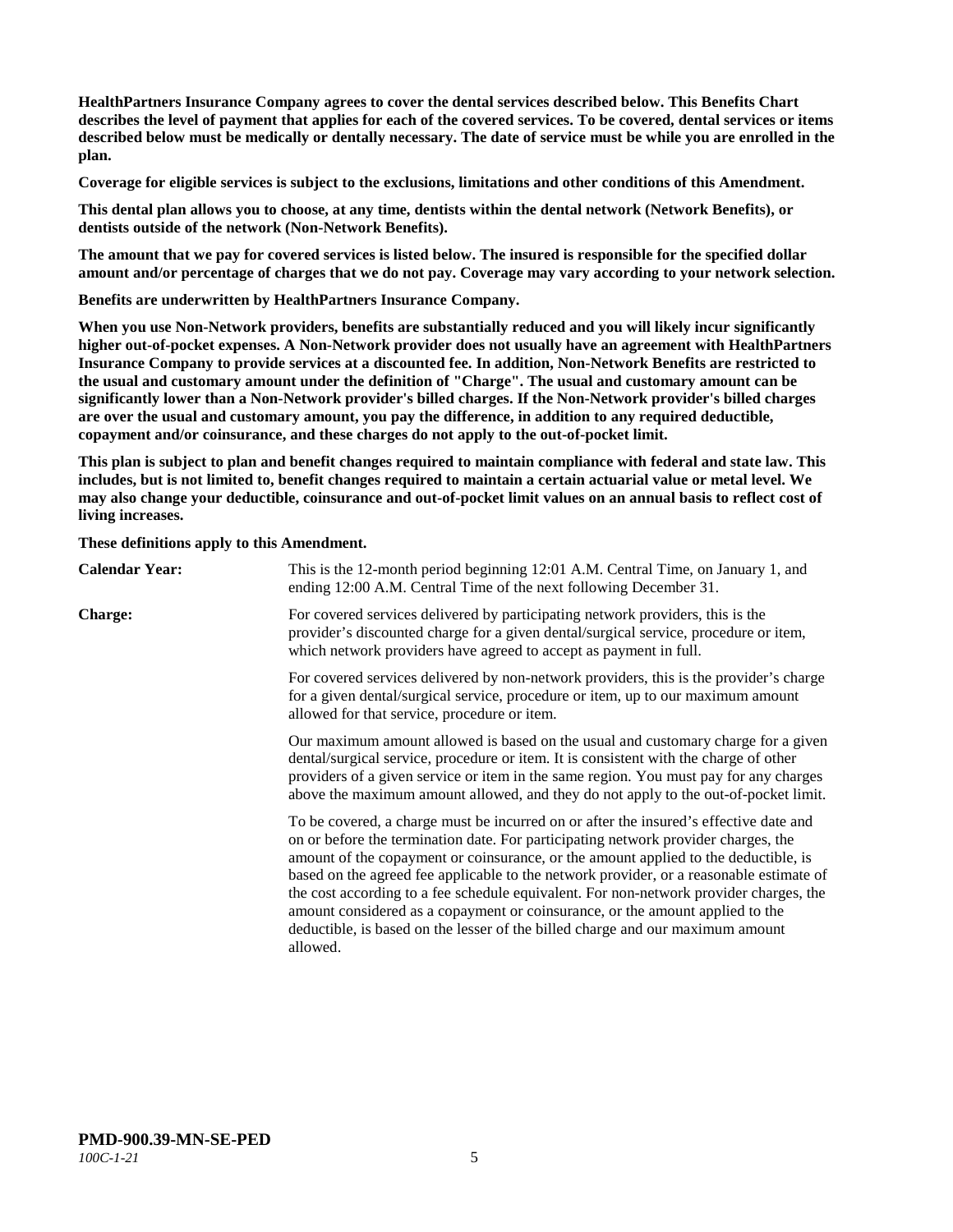| Copayment/Coinsurance:         | The specified dollar amount, or percentage, of charges incurred for covered services,<br>which we do not pay, but which an insured must pay, each time an insured receives<br>certain dental services, procedures or items. Our payment for those covered services or<br>items begins after the copayment or coinsurance is satisfied. Covered services or items<br>requiring a copayment or coinsurance are specified in this Benefits Chart. For<br>participating network provider charges, the amount considered as a copayment or<br>coinsurance is based on the agreed fee applicable to the network provider, or a<br>reasonable estimate of the cost according to a fee schedule equivalent. For non-<br>network provider charges, the amount considered as a copayment or coinsurance is<br>based on the lesser of the billed charge and our maximum amount allowed. A<br>copayment or coinsurance is due at the time a service is rendered, or when billed by<br>the provider.                                                                                                                                                                 |
|--------------------------------|---------------------------------------------------------------------------------------------------------------------------------------------------------------------------------------------------------------------------------------------------------------------------------------------------------------------------------------------------------------------------------------------------------------------------------------------------------------------------------------------------------------------------------------------------------------------------------------------------------------------------------------------------------------------------------------------------------------------------------------------------------------------------------------------------------------------------------------------------------------------------------------------------------------------------------------------------------------------------------------------------------------------------------------------------------------------------------------------------------------------------------------------------------|
| Deductible:                    | The specified dollar amount of charges incurred for covered services, which we do not<br>pay, but an insured or a family has to pay first in a calendar year. Our payment for<br>those services or items begins after the deductible is satisfied. Your plan has an<br>embedded deductible. This means once an insured meets the individual deductible, the<br>plan begins paying benefits for that person. If two or more members of the family meet<br>the family deductible, the plan begins paying benefits for all members of the family,<br>regardless of whether each insured has met the individual deductible. However, an<br>insured may not contribute more than the individual deductible towards the family<br>deductible. The amount of the charges that apply to the deductible are based on (1) the<br>agreed fee applicable to the network provider, or a reasonable estimate of the cost<br>according to a fee schedule equivalent; or (2) the lesser of the billed charge and our<br>maximum amount allowed for the non-network provider. This Benefits Chart indicates<br>which covered services are not subject to the deductible. |
| <b>Out-of-Pocket Expenses:</b> | You pay the specified copayments/coinsurance and deductibles applicable for<br>particular services, subject to the out-of-pocket limit described below. These amounts<br>are in addition to the monthly premium payments.                                                                                                                                                                                                                                                                                                                                                                                                                                                                                                                                                                                                                                                                                                                                                                                                                                                                                                                               |
| <b>Out-of-Pocket Limit:</b>    | You pay the copayments/coinsurance and deductibles for covered services, to the individual<br>or family out-of-pocket limit. Thereafter we cover 100% of charges incurred for all other<br>covered services, for the rest of the calendar year. You pay amounts greater than the out-of-<br>pocket limits if any benefit maximums are exceeded.                                                                                                                                                                                                                                                                                                                                                                                                                                                                                                                                                                                                                                                                                                                                                                                                         |
|                                | Non-Network Benefits above the maximum amount allowed (see definition of "charge"<br>above) do not apply to the out-of-pocket limit.                                                                                                                                                                                                                                                                                                                                                                                                                                                                                                                                                                                                                                                                                                                                                                                                                                                                                                                                                                                                                    |
|                                | You are responsible to keep track of the out-of-pocket expenses. Contact Member Services<br>for assistance in determining the amount paid by the insured for specific eligible services<br>received. Claims for reimbursement under the out-of-pocket limit provisions are subject to<br>the same time limits and provisions described under the "Claims Provisions" section of the<br>Certificate.                                                                                                                                                                                                                                                                                                                                                                                                                                                                                                                                                                                                                                                                                                                                                     |

**Limits shown below are combined under your Network Benefits and Non-Network Benefits.**

## **Individual Calendar Year Deductible**

| <b>Network Benefits</b>                         | <b>Non-Network Benefits</b>                        |
|-------------------------------------------------|----------------------------------------------------|
| See your Network Benefits individual deductible | See your Non-Network Benefits individual           |
| under your Medical Plan Benefits Chart.         | deductible under your Medical Plan Benefits Chart. |

## **Family Calendar Year Deductible**

| <b>Network Benefits</b>                           | <b>Non-Network Benefits</b>                     |
|---------------------------------------------------|-------------------------------------------------|
| See your Network Benefits family deductible under | See your Non-Network Benefits family deductible |
| vour Medical Plan Benefits Chart.                 | under your Medical Plan Benefits Chart.         |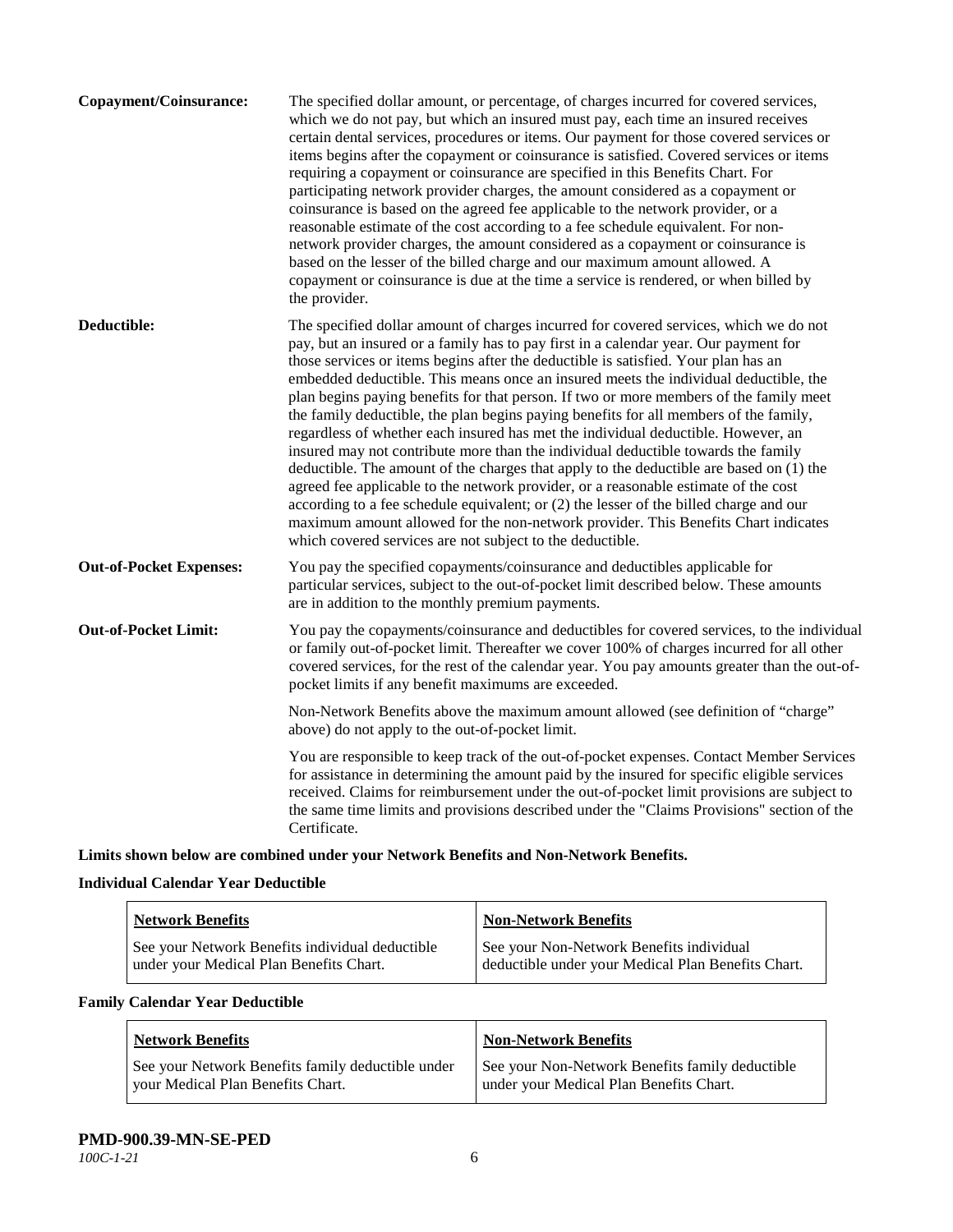| <b>Network Benefits</b>                       | <b>Non-Network Benefits</b>                |
|-----------------------------------------------|--------------------------------------------|
| See your Network Benefits individual out-of-  | See your Non-Network Benefits individual   |
| pocket limit under your Medical Plan Benefits | out-of-pocket limit under yourMedical Plan |
| Chart.                                        | <b>Benefits Chart.</b>                     |

## **Family Calendar Year Out-of-Pocket Limit**

| <b>Network Benefits</b>                      | Non-Network Benefits                         |
|----------------------------------------------|----------------------------------------------|
| See your Network Benefits family out-of-     | See your Non-Network Benefits family out-of- |
| pocket limit under yourMedical Plan Benefits | pocket limit under yourMedical Plan Benefits |
| Chart.                                       | Chart.                                       |

## **PREVENTIVE AND DIAGNOSTIC SERVICES**

#### **Covered Services:**

We cover the following preventive and diagnostic services, with certain limitations which are listed below. For this category, deductible does not apply to: Network Benefits.

## **Routine dental care examinations for new and existing patients**

| <b>Network Benefits</b>                             | Non-Network Benefits                                |
|-----------------------------------------------------|-----------------------------------------------------|
| 100% of the charges incurred, limited to twice each | 150% of the charges incurred, limited to twice each |
| calendar year.                                      | calendar year.                                      |

#### **Dental cleaning (prophylaxis or periodontal maintenance cleaning)**

| <b>Network Benefits</b>                             | <b>Non-Network Benefits</b>                        |
|-----------------------------------------------------|----------------------------------------------------|
| 100% of the charges incurred, limited to twice each | 50% of the charges incurred, limited to twice each |
| calendar year.                                      | calendar year.                                     |

#### **Professionally applied topical fluoride (other than silver diamine fluoride)**

| <b>Network Benefits</b>                             | <b>Non-Network Benefits</b>                         |
|-----------------------------------------------------|-----------------------------------------------------|
| 100% of the charges incurred, limited to twice each | 150% of the charges incurred, limited to twice each |
| calendar year.                                      | calendar year.                                      |

#### **Silver diamine fluoride**

| <b>Network Benefits</b>                            | <b>Non-Network Benefits</b>                             |
|----------------------------------------------------|---------------------------------------------------------|
| 100% of the charges incurred, limited to twice per | 50% of the charges incurred, limited to twice per tooth |
| tooth each calendar year.                          | each calendar year.                                     |

#### **Pit and Fissure sealant application and preventive resin restoration**

| Network Benefits                               | <b>Non-Network Benefits</b>                             |
|------------------------------------------------|---------------------------------------------------------|
| 100% of the charges incurred, limited to one   | 50% of the charges incurred, limited to one application |
| application per tooth per 36-month period, for | per tooth per 36-month period, for unrestored permanent |
| unrestored permanent molars.                   | molars.                                                 |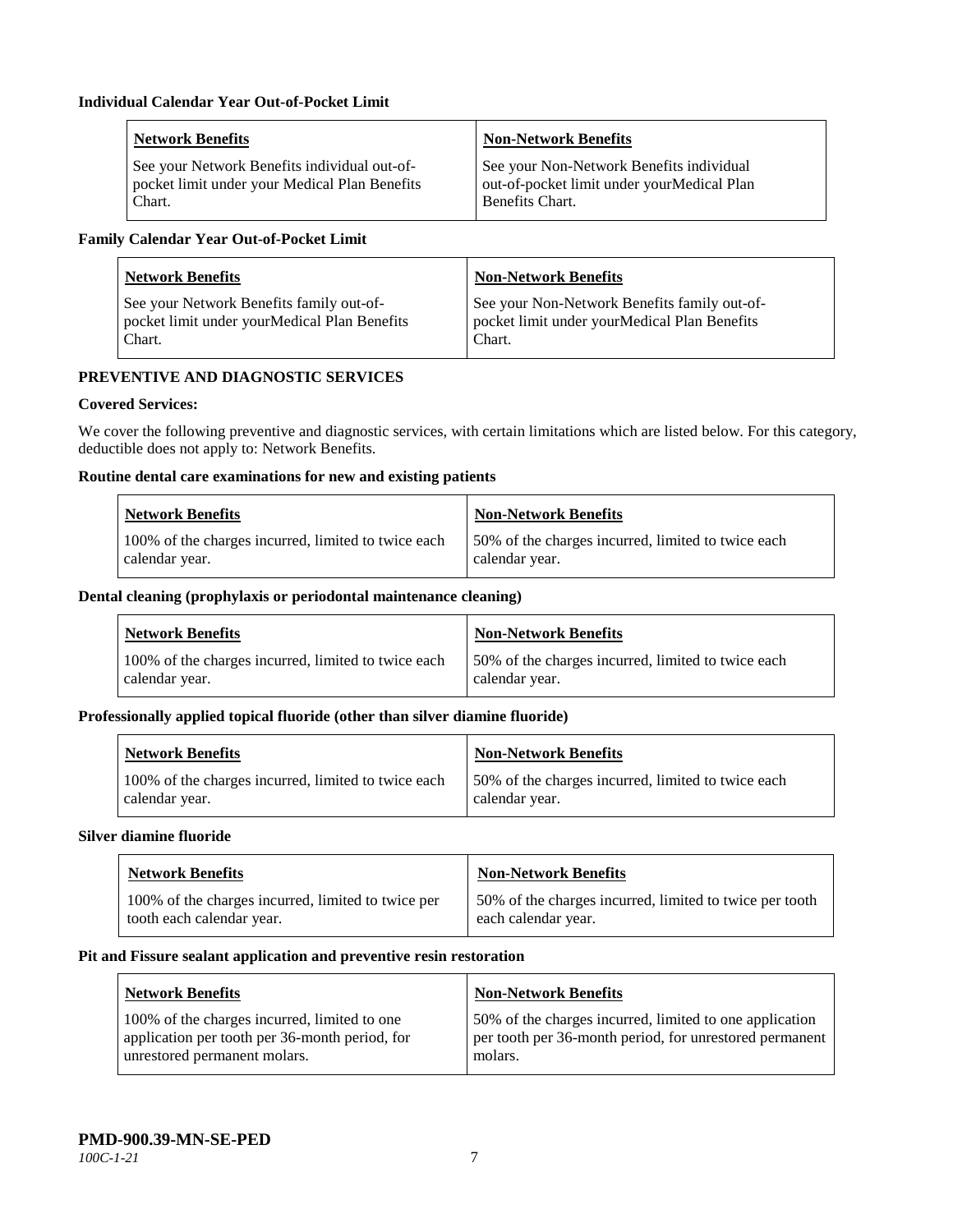#### **Bitewing x-rays**

| <b>Network Benefits</b>                             | Non-Network Benefits                               |
|-----------------------------------------------------|----------------------------------------------------|
| 100% of the charges incurred, limited to twice each | 50% of the charges incurred, limited to twice each |
| calendar year.                                      | calendar year.                                     |

#### **Full mouth or panoramic x-rays**

| <b>Network Benefits</b>                             | <b>Non-Network Benefits</b>                              |
|-----------------------------------------------------|----------------------------------------------------------|
| 100% of the charges incurred, limited to once every | 50% of the charges incurred, limited to once every sixty |
| sixty months.                                       | months.                                                  |

#### **Other x-rays, except as provided in connection with orthodontic diagnostic procedures and treatment**

| <b>Network Benefits</b>       | <b>Non-Network Benefits</b>  |
|-------------------------------|------------------------------|
| 100% of the charges incurred. | 50% of the charges incurred. |

#### **Space maintainers (fixed or removable appliances designed to prevent adjacent and opposing teeth from moving)**

| <b>Network Benefits</b>                              | <b>Non-Network Benefits</b>                         |
|------------------------------------------------------|-----------------------------------------------------|
| 100% of the charges incurred for lost primary teeth. | 50% of the charges incurred for lost primary teeth. |

#### **Evaluations that are not routine and periodic, including: problem-focused evaluations (either limited or detailed and extensive), periodontal evaluations, and evaluations for insureds under the age of 3 which include counseling with the primary caregiver**

| <b>Network Benefits</b>       | <b>Non-Network Benefits</b>  |
|-------------------------------|------------------------------|
| 100% of the charges incurred. | 50% of the charges incurred. |

#### **Screening or assessments of a patient**

| <b>Network Benefits</b>                                               | Non-Network Benefits                                                  |
|-----------------------------------------------------------------------|-----------------------------------------------------------------------|
| 100% of the charges incurred, limited to twice each<br>calendar year. | 150% of the charges incurred, limited to twice each<br>calendar year. |

#### **Not Covered:**

- Diagnostic testing that is performed and billed as a separate procedure such as collection of microorganisms for culture, viral cultures, genetic testing for susceptibility or oral disease and caries susceptibility tests. This includes all oral pathology and laboratory testing charges.
- Additional charges for office visits that occur after regularly scheduled hours, office visits for observation, missed appointments or appointments cancelled on short notice.
- Cone beam CT capture and interpretation.
- Oral hygiene instruction.
- Removal of fixed space maintainers.
- Hospital, home and extended care facility visits by dental providers.
- Maxillofacial MRI, maxillofacial ultrasound and sialoendoscopy capture and interpretation.
- Post processing of image or image sets.
- Caries risk assessment and documentation.
- Charges for unspecified procedures.
- See "Services Not Covered" in item 3. of this Amendment.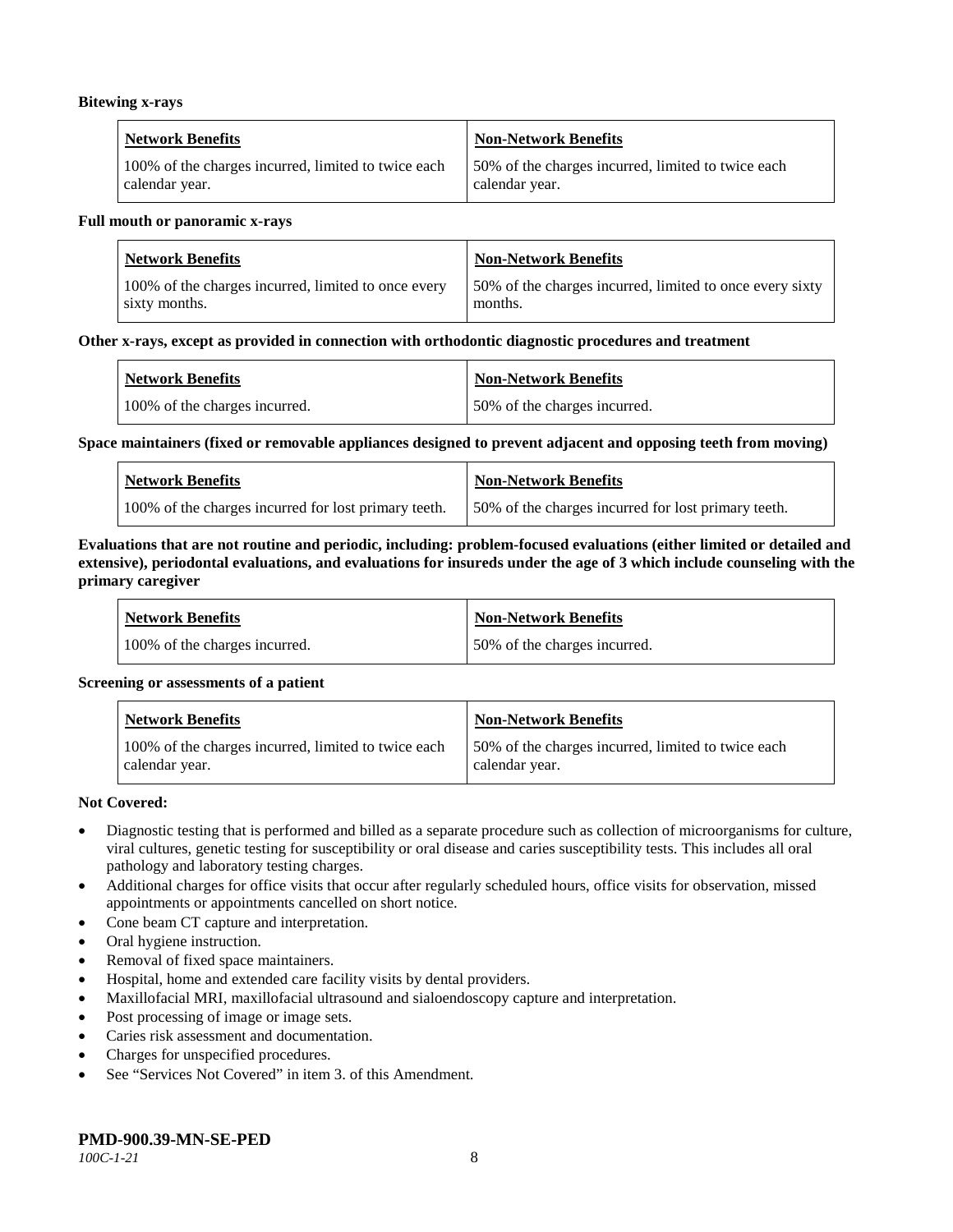#### **BASIC SERVICES**

#### **Covered Services:**

We cover the following services:

#### *Basic I Services*

#### **Consultations**

| <b>Network Benefits</b>       | Non-Network Benefits         |
|-------------------------------|------------------------------|
| 100% of the charges incurred. | 50% of the charges incurred. |

#### **Emergency treatment for relief of pain**

| <b>Network Benefits</b>       | <b>Non-Network Benefits</b>  |
|-------------------------------|------------------------------|
| 100% of the charges incurred. | 50% of the charges incurred. |

**Regular restorative services (fillings) other than posterior composites. Restorations using customary restorative materials and stainless steel crowns are covered, when dentally necessary due to loss of tooth structure as a result of tooth decay or fracture.**

| <b>Network Benefits</b>       | <b>Non-Network Benefits</b>   |
|-------------------------------|-------------------------------|
| 100% of the charges incurred. | 150% of the charges incurred. |

**Regular restorative services (fillings)** - posterior composites (white fillings on bicuspids and molars). Restorations using customary restorative materials and preventive resin restorations are covered, when dentally necessary due to loss of tooth structure as a result of tooth decay or fracture.

| Network Benefits              | <b>Non-Network Benefits</b>  |
|-------------------------------|------------------------------|
| 100% of the charges incurred. | 50% of the charges incurred. |

**Oral Surgery** - non-surgical extraction for the restoration of dental function. General anesthesia or intravenous sedation is covered, when dentally necessary, when provided by the attending dentist in a dental office setting and required to perform a covered dental procedure.

| <b>Network Benefits</b>       | <b>Non-Network Benefits</b>  |
|-------------------------------|------------------------------|
| 100% of the charges incurred. | 50% of the charges incurred. |

#### **Periodontics (Gum Disease) - non-surgical treatment**

| Network Benefits                                                                             | <b>Non-Network Benefits</b>                                                                 |
|----------------------------------------------------------------------------------------------|---------------------------------------------------------------------------------------------|
| 100% of the charges incurred, limited to once every<br>24 months for non-surgical treatment. | 50% of the charges incurred, limited to once every<br>24 months for non-surgical treatment. |

#### **Endodontics I - Endodontic Pulp Therapy and Pulpotomy Services (other than pulpal regeneration)**

| <b>Network Benefits</b>       | <b>Non-Network Benefits</b>  |
|-------------------------------|------------------------------|
| 100% of the charges incurred. | 50% of the charges incurred. |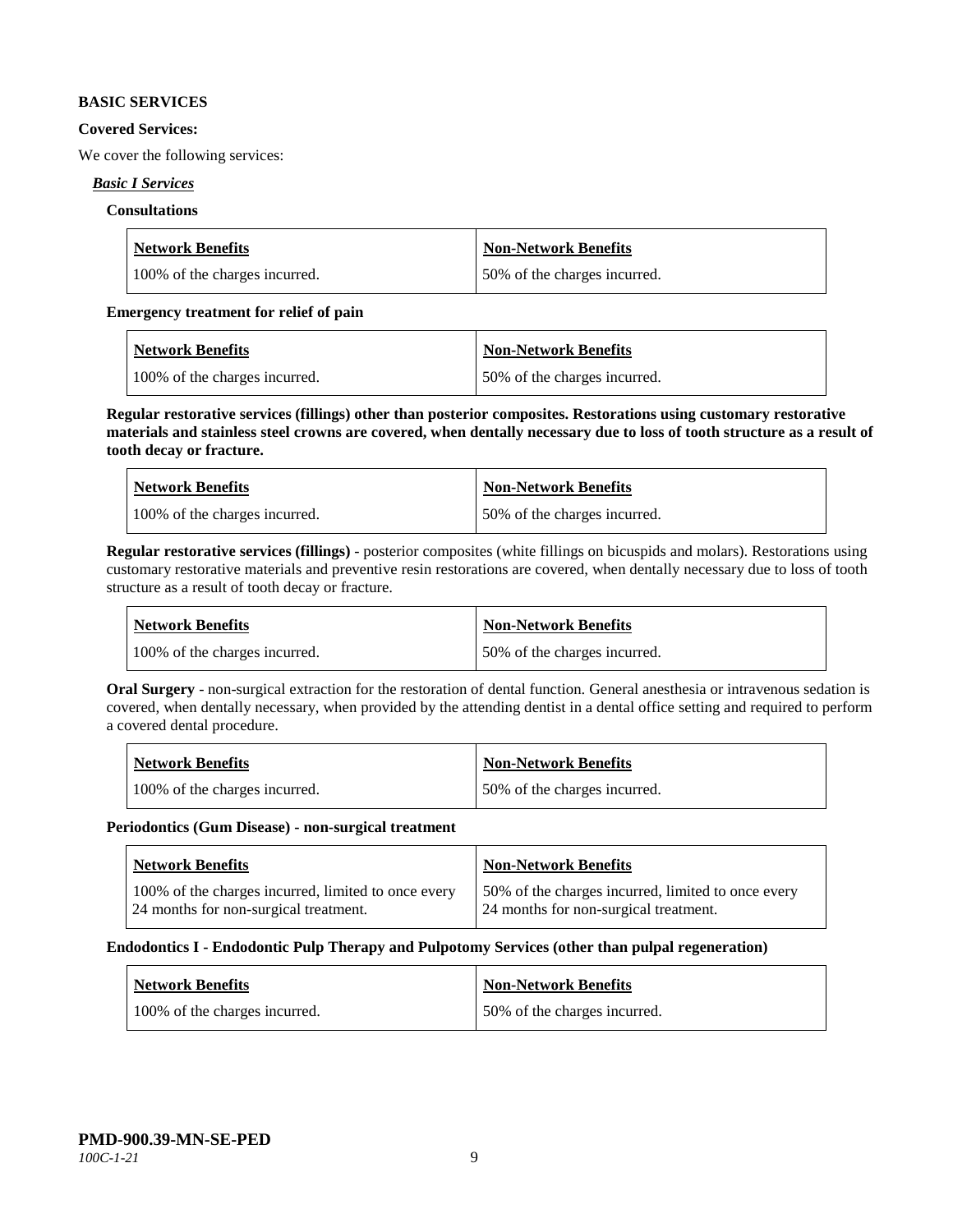#### **Endodontics II - All Other Endodontic Services (including pulpal regeneration)**

| <b>Network Benefits</b>       | <b>Non-Network Benefits</b>  |
|-------------------------------|------------------------------|
| 100% of the charges incurred. | 50% of the charges incurred. |

#### *Basic II Services*

**Oral Surgery** - other than non-surgical extraction for the restoration of dental function. Services include, but are not limited to, removal of impacted teeth, incision or drainage of abscesses and removal of exostosis. General anesthesia or intravenous sedation is covered, when dentally necessary, when provided by the attending dentist in a dental office setting and required to perform a covered dental procedure.

| <b>Network Benefits</b>       | <b>Non-Network Benefits</b>  |
|-------------------------------|------------------------------|
| 100% of the charges incurred. | 50% of the charges incurred. |

#### **Periodontics (Gum Disease) - surgical treatment**

| <b>Network Benefits</b>                                                                  | <b>Non-Network Benefits</b>                                                             |
|------------------------------------------------------------------------------------------|-----------------------------------------------------------------------------------------|
| 100% of the charges incurred, limited to once every<br>36 months for surgical treatment. | 50% of the charges incurred, limited to once every<br>36 months for surgical treatment. |

#### **Limitations:**

• Collection and application of autologous blood concentrate product is limited to once every 36 months.

#### **Not Covered:**

- Periodontal splinting.
- Orthognathic surgery (surgery to reposition the jaws).
- Harvest of bone for use in autogenous grafting procedure.
- Charges for surgical procedures for isolation of a tooth with a rubber dam.
- Non-intravenous conscious sedation, and drugs to treat anxiety or pain.
- Charges for endodontic endosseous implants.
- Charges for intentional reimplantation (including necessary splinting).
- Charges for canal preparation and fitting of preformed dowel or post.
- Charges for temporary crowns for fractured teeth.
- Charges for surgical placement of a temporary anchorage device.
- Charges for autogenous or nonautogenous osseous, osteoperiosteal or cartilage graft of the mandible or maxilla.
- Charges for anatomical crown exposure.
- Charges for the placement of a restorative foundation for an indirect restoration.
- Charges for periradicular services and bone grafts or other material used in conjunction with periradicular surgery.
- Charges for unspecified procedures.
- See "Services Not Covered" in item 3, of this Amendment.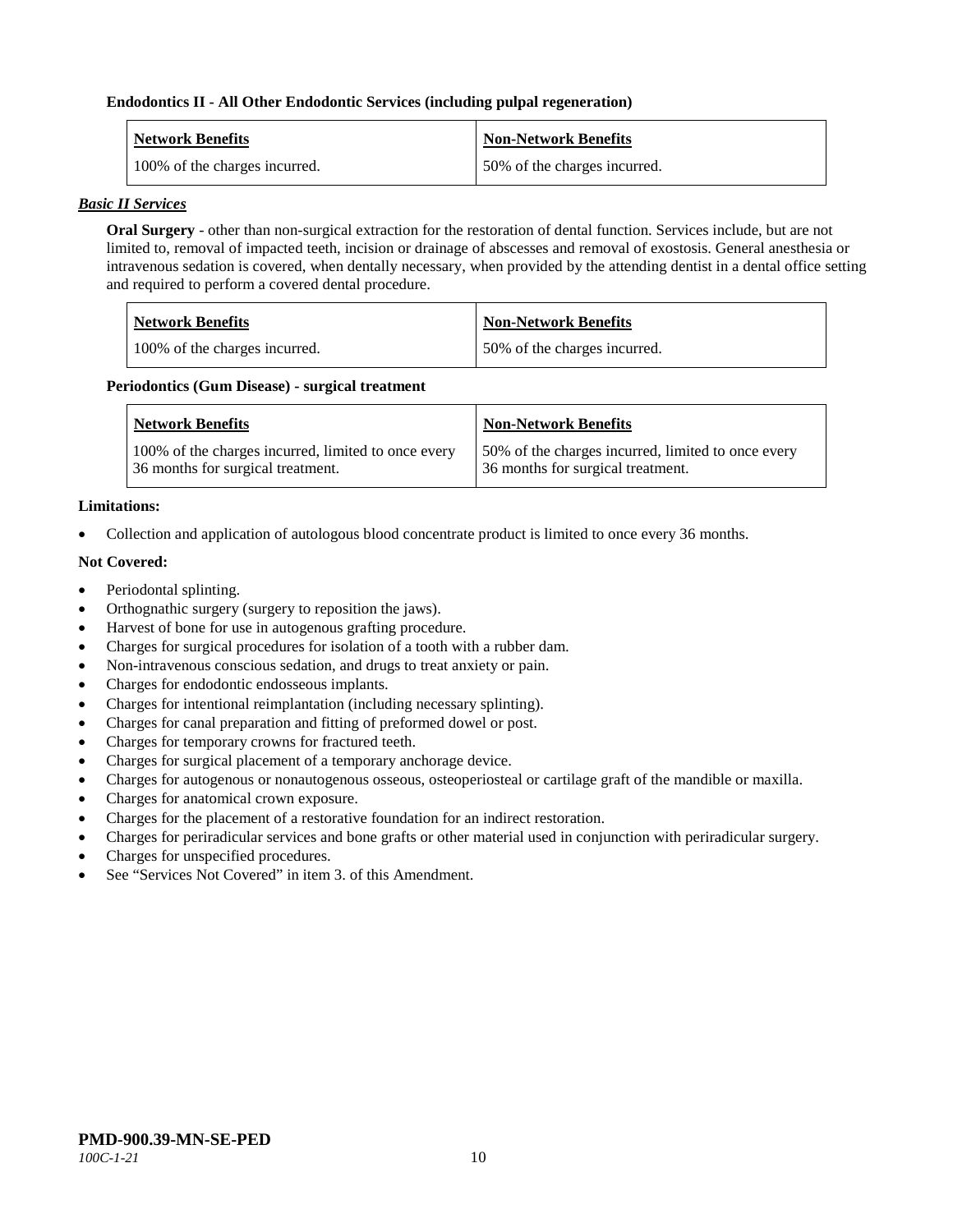## **SPECIAL SERVICES**

#### **Covered Services:**

We cover the following services:

**Special Restorative Care** – extraorally fabricated or cast restorations (crowns, inlays and onlays) are covered when teeth cannot be restored with customary restorative material and when dentally necessary due to the loss of tooth structure as a result of tooth decay or fracture. If a tooth can be restored with a customary restorative material, but an onlay, crown, jacket, indirect composite or porcelain/ceramic restoration is selected, benefits will be calculated using the charge appropriate to the equivalent customary restorative material.

| Network Benefits              | <b>Non-Network Benefits</b>  |
|-------------------------------|------------------------------|
| 100% of the charges incurred. | 50% of the charges incurred. |

**Repair or recementing of crowns, inlays and onlays**

| <b>Network Benefits</b>       | <b>Non-Network Benefits</b>  |
|-------------------------------|------------------------------|
| 100% of the charges incurred. | 50% of the charges incurred. |

#### **Limitations:**

• Benefit for the replacement of a crown or onlay will be provided only after a five year period measured from the date on which the procedure was last provided, whether under this Amendment or not.

#### **Not Covered:**

- Gold foil restorations.
- Onlays, veneers or partial crowns fabricated from extraorally cured composite resin or porcelain
- Charges for unspecified procedures.
- See "Services Not Covered" in item 3. of this Amendment.

#### **PROSTHETIC SERVICES**

#### **Covered Services:**

We cover the following services:

**Bridges** - initial installation of fixed bridgework to replace missing natural teeth, replacement of an existing fixed bridgework by a new bridgework, the addition of teeth to an existing bridgework, and repair or recementing of bridgework are covered. A given prosthetic appliance for the purpose of replacing an existing appliance will be provided when satisfactory evidence is presented that the new prosthetic appliance is required to replace one or more teeth extracted after the existing bridgework was installed.

| <b>Network Benefits</b>       | <b>Non-Network Benefits</b>  |
|-------------------------------|------------------------------|
| 100% of the charges incurred. | 50% of the charges incurred. |

**Dentures -** initial installation of full removable dentures to replace missing natural teeth and adjacent structures and adjustments during the six-month period following installation are covered. If a satisfactory result can be achieved through the utilization of standard procedures and materials but a personalized appliance is selected, or one which involves specialized techniques, the charges appropriate to the least costly appliance are covered. Replacement of an existing full removable denture by a new denture is covered. A given prosthetic appliance for the purpose of replacing an existing appliance will be provided when satisfactory evidence is presented that the new prosthetic appliance is required to replace one or more teeth extracted after the existing denture was installed. Repair of dentures, or relining or rebasing of dentures more than six months after installation of an initial or replacement denture are covered.

| <b>Network Benefits</b>       | <b>Non-Network Benefits</b>  |
|-------------------------------|------------------------------|
| 100% of the charges incurred. | 50% of the charges incurred. |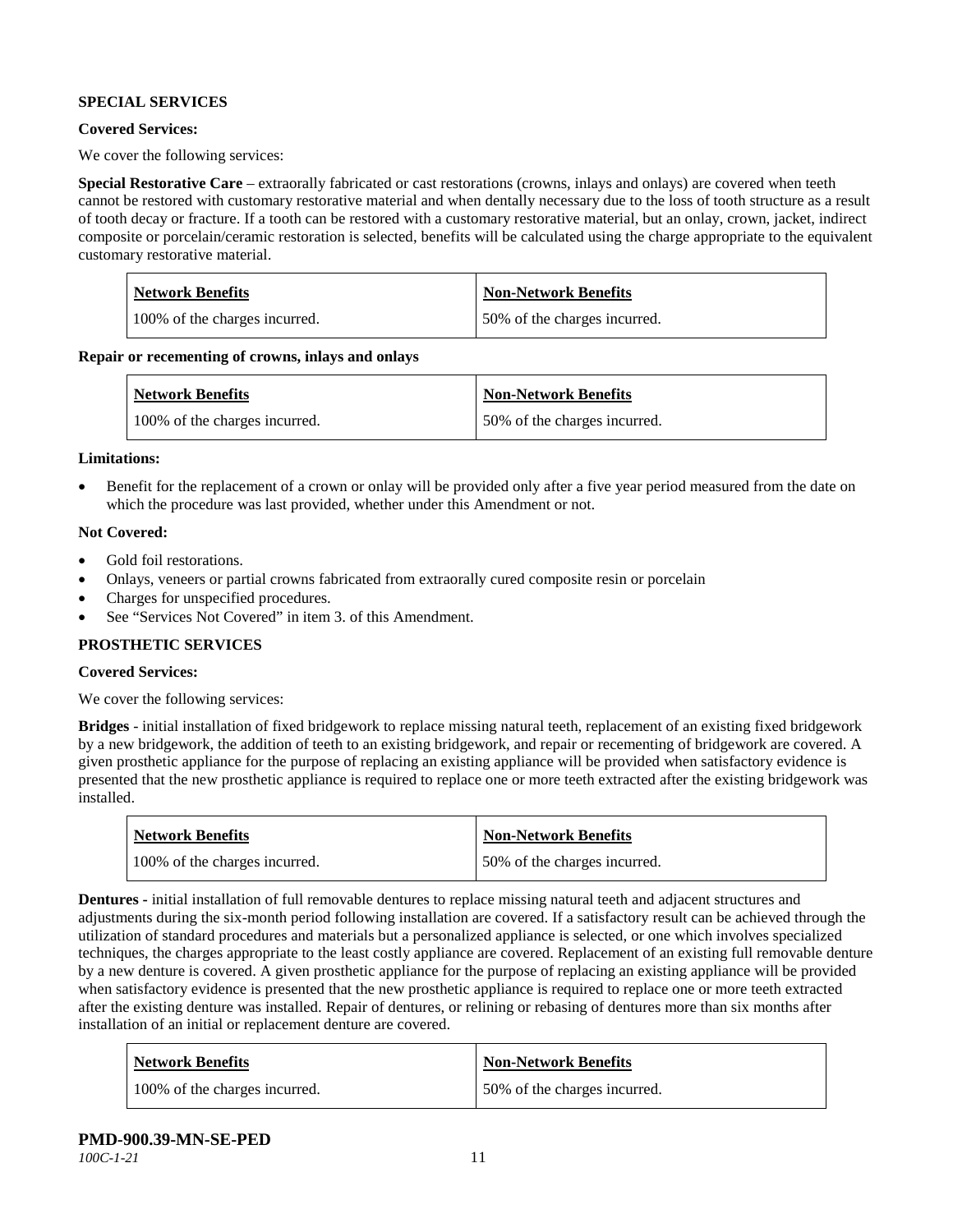**Partial Dentures** - Surveyed crowns which are not restorative but which are dentally necessary to facilitate the placement of a removable partial denture are covered. Initial installation of partial removable dentures to replace missing natural teeth and adjacent structures and adjustments during the six-month period following installation are covered. If a satisfactory result can be achieved by a standard cast chrome or acrylic partial denture, but a more complicated design is selected, the charges appropriate to the least costly appliance are covered. Replacement of an existing partial denture by a new denture, or the addition of teeth to an existing partial removable denture is covered. A given prosthetic appliance for the purpose of replacing an existing appliance will be provided when satisfactory evidence is presented that the new prosthetic appliance is required to replace one or more teeth extracted after the existing denture was installed. Repair of dentures, or relining or rebasing of dentures more than six months after installation of an initial or replacement denture are covered.

| <b>Network Benefits</b>       | <b>Non-Network Benefits</b>  |
|-------------------------------|------------------------------|
| 100% of the charges incurred. | 50% of the charges incurred. |

**Occlusal guards** – occlusal guards for the treatment of bruxism are covered, including repair and relining of occlusal guards.

| <b>Network Benefits</b>       | <b>Non-Network Benefits</b>  |
|-------------------------------|------------------------------|
| 100% of the charges incurred. | 50% of the charges incurred. |

#### **Tissue Conditioning**

| <b>Network Benefits</b>       | <b>Non-Network Benefits</b>  |
|-------------------------------|------------------------------|
| 100% of the charges incurred. | 50% of the charges incurred. |

#### **Limitations:**

- Benefit for replacement of a prosthetic appliance will be provided only (a) if the existing appliance cannot be made serviceable, and (b) after a 5 year period measured from the date on which it was installed, whether under this Amendment or not.
- Occlusal guards are limited to one every 12 months, for insureds age 13 or older.

#### **Not Covered:**

- Services for replacement of any missing, lost or stolen dental or implant-supported prosthesis.
- Services related to a prosthetic appliance which was installed or delivered more than 60 days after termination of coverage.
- Interim prostheses.
- Connector bars, stress breakers and precision attachments.
- Provisional pontics, crowns and retainer crowns.
- Copings.
- Charges for unspecified procedures.
- See "Services Not Covered" in item 3. of this Amendment.

#### **DENTAL IMPLANT SERVICES**

#### **Covered Services:**

#### We cover, **if dentally necessary**:

- the surgical placement of an implant body to replace missing natural teeth;
- removal and replacement of an implant body that is not serviceable and cannot be repaired after a period of at least five years from the date that the implant body was initially placed;
- initial installation of implant-supported prosthesis (crowns, bridgework and dentures) to replace missing teeth;
- replacement of an existing implant-supported prosthesis by a new implant-supported prosthesis, or the addition of teeth to an existing implant-supported prosthesis. We will replace an existing implant-supported prosthesis when satisfactory evidence is presented that (a) the new implant-supported prosthesis is required to replace one or more teeth extracted after the existing implant-supported prosthesis was installed, or (b) the existing implant-supported prosthesis cannot be made serviceable;
- repair of implant-supported prosthesis;

#### **PMD-900.39-MN-SE-PED**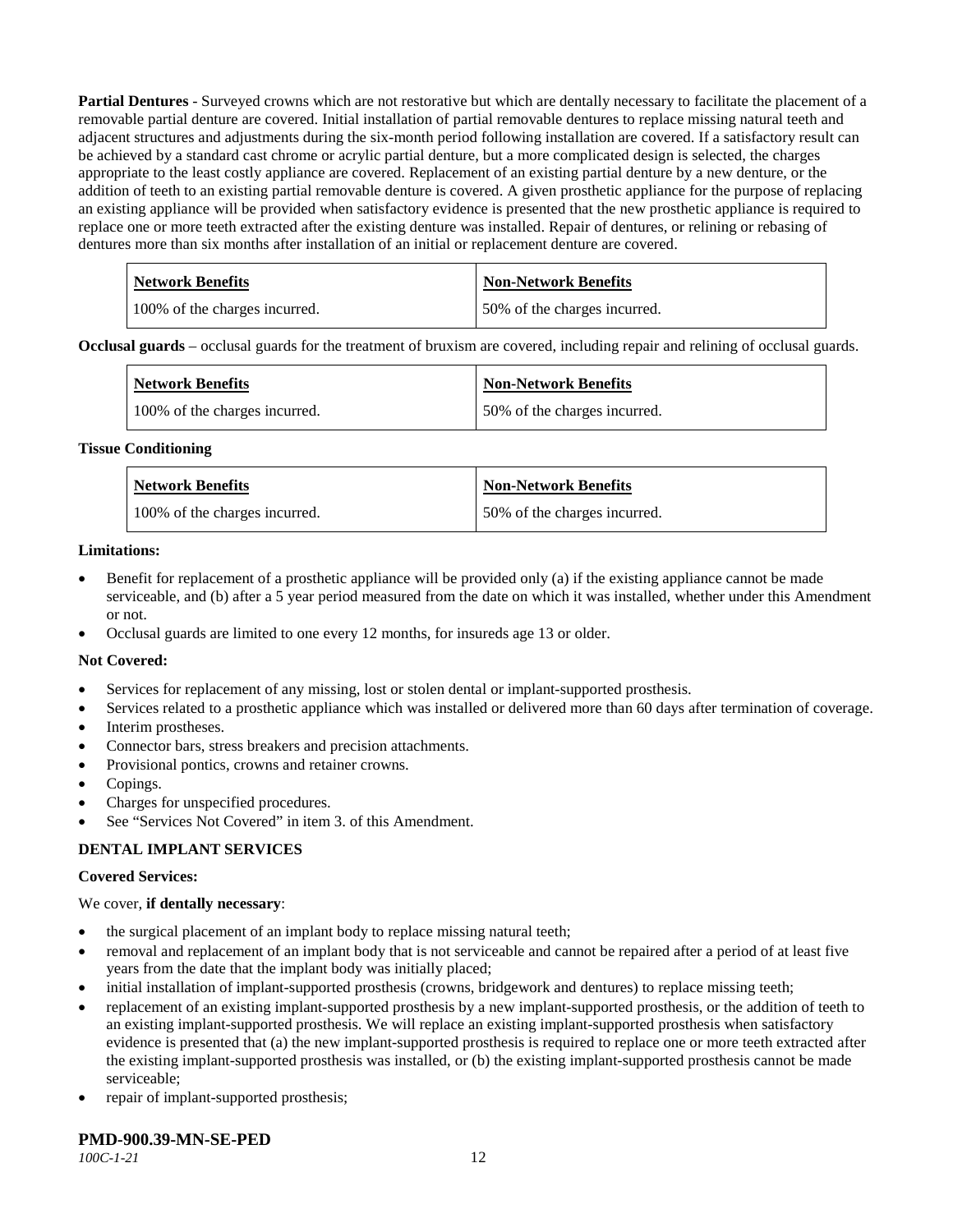other related implant services.

**Decisions about dental necessity are made by HealthPartners Insurance Company**'**s dental directors, or their designees. If the dental directors or their designees determine that a tooth or an arch can be restored with a standard prosthesis or restoration, no benefits will be allowed for the individual implant or implant procedure. For the second phase of treatment (the prosthodontics phase of placing the implant crown, bridge, denture or partial denture), we will base benefits on the least costly, professionally acceptable alternative treatment.**

| <b>Network Benefits</b>       | <b>Non-Network Benefits</b>  |
|-------------------------------|------------------------------|
| 100% of the charges incurred. | 50% of the charges incurred. |

#### **Limitations:**

- Benefit for replacement of an existing implant-supported prosthesis that cannot be made serviceable will be provided only after a five year period measured from the date that the implant-supported prosthesis was initially placed, whether under this Amendment or not.
- Endosteal implants, surgical placement of an interim implant body, eposteal implants, transolsteal implants (including hardware), implant-supported complete or partial dentures, connecting bars, abutments, implant-supported crowns, and abutment supported retainers are limited to once every 5 years.
- Radiographic/surgical implant indexing is limited to once every 5 years.

#### **Not Covered:**

- Charges for interim abutments or custom abutments, including placement.
- Charges for unspecified procedures.
- See "Services Not Covered" in item 3. of this Amendment.

## **EMERGENCY DENTAL CARE SERVICES**

#### **Covered Services:**

We cover emergency dental care provided by network or non-network providers to the same extent as eligible dental services specified above and subject to the same deductibles, percentages and maximums.

| <b>Network Benefits</b>                                                                                                                                                             | <b>Non-Network Benefits</b>                                                       |
|-------------------------------------------------------------------------------------------------------------------------------------------------------------------------------------|-----------------------------------------------------------------------------------|
| Coverage level is the same as corresponding Network   Coverage level is the same as corresponding Non-<br>Benefits, depending on the type of service provided,<br>such as fillings. | Network Benefits, depending on the type of service<br>provided, such as fillings. |

#### **Not Covered:**

See "Services Not Covered" in item 3. of this Amendment.

## **CLEFT LIP AND CLEFT PALATE SERVICES**

#### **Covered Services For Dependent Children:**

We cover dental services for treatment of cleft lip and cleft palate. Orthodontic treatment of cleft lip and cleft palate will be covered only if it meets the Covered Services criteria under "Orthodontic Services" below.

| <b>Network Benefits</b>                              | <b>Non-Network Benefits</b>                           |
|------------------------------------------------------|-------------------------------------------------------|
| Coverage level is the same as corresponding Network  | Coverage level is the same as corresponding Non-      |
| Benefits, depending on the type of service provided, | Network Benefits, depending on the type of service    |
| such as Basic Services, Special Services or          | provided, such as Basic Services, Special Services or |
| Orthodontic Services, if applicable.                 | Orthodontic Services, if applicable.                  |

#### **Limitations:**

• To the extent that these services are covered under the medical services, they are not covered as Pediatric Dental services.